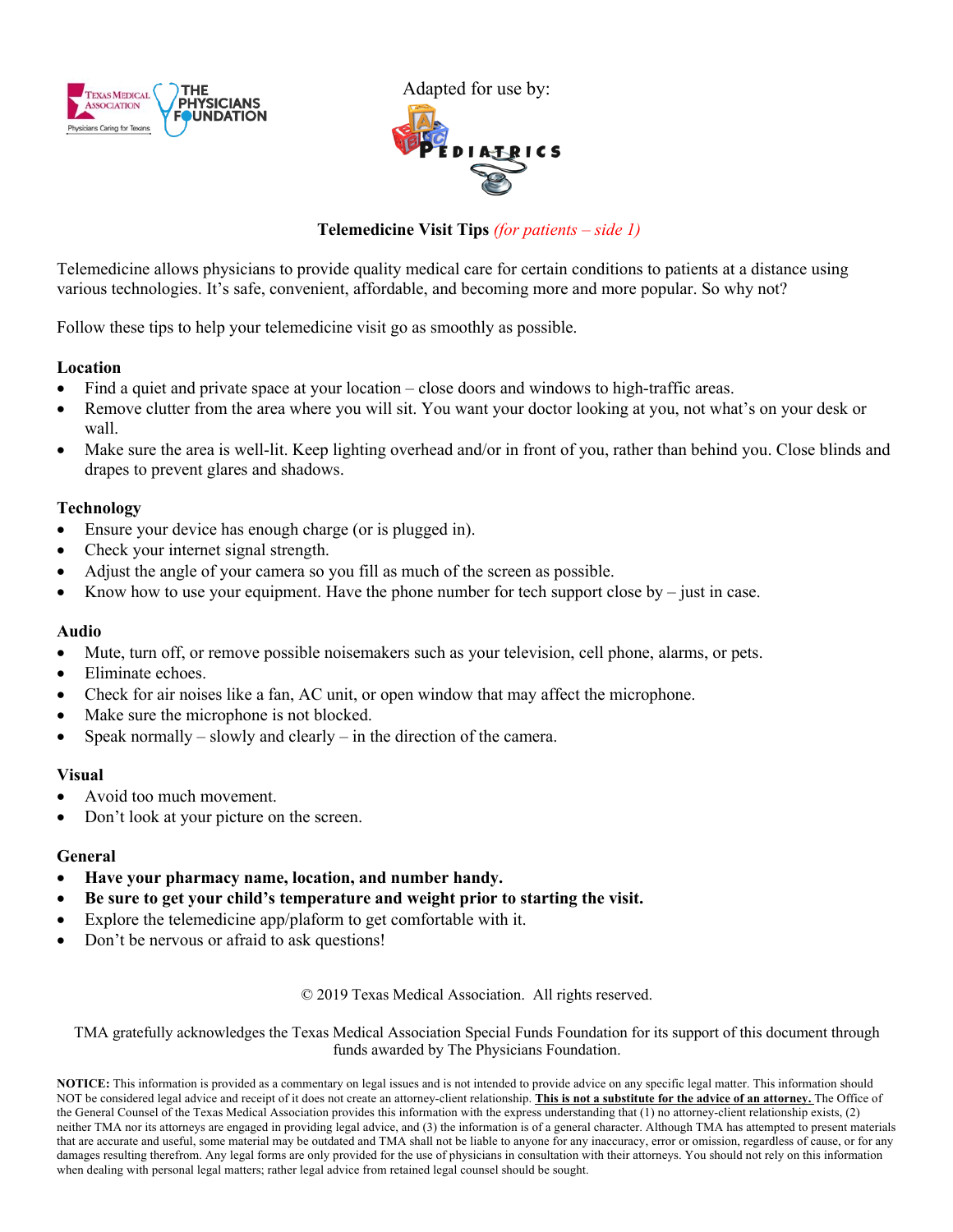

Adapted for use by:

# **Telemedicine FAQs** *(for patients – side 2)*

# **Q: How do I schedule an appointment for a telemedicine visit?**

**A:** You call our office to schedule an appointment, just as you would an in-person office visit.

#### **Q: Can I be at home and receive telemedicine services?**

**A:** Yes. Most patients choose to be at home or in a private office, but any location that has adequate technology, internet service, privacy, lighting, and a low noise level is fine.

#### **Q: What equipment do I need?**

A: At the very least, you need a mobile device or computer that has a camera and microphone. You also need an internet connection that allows you to stream video. You will also need to make sure to have your child's weight and temperature prior to starting the visit.

#### **Q: Can I use a Wi-Fi connection?**

A: Yes, as long your connection is strong enough. It is recommended that you have **an internet speed of at least 5Mbps download and 15Mbps upload**. Don't know your internet speed? In your browser, type 'internet speed test' and test your internet speed for free.

#### **Q: Can my problem be treated?**

**A:** Your doctor can diagnose many illnesses during a telemedicine visit, such as rashes without fever, diaper rashes, acne, etc. You can receive mental health counseling, Substance abuse counseling, lab result reviews, prescription refills, and more.

#### **Q: How can my doctor diagnose me without an exam?**

**A:** Physicians think about a lot of information to make a diagnosis, like the signs and symptoms you've experienced, your medical history, and so on. So, how you feel may be just as important as a visual exam. There are times a physical exam will be essential for diagnosis and management of a patient's symptoms and your virtual visit will be converted to an inoffice visit.

#### **Q: Whom will I see – my doctor or someone I don't know?**

**A:** You will be scheduled with your child's primary care physician or another ABC Pediatrics physician if your primary physician is not available.

#### **Q: How long will the visit take?**

**A:** Just as long as if you were being seen in the office – less the wait and travel time.

© 2019 Texas Medical Association. All rights reserved.

TMA gratefully acknowledges the Texas Medical Association Special Funds Foundation for its support of this document through funds awarded by The Physicians Foundation.

**NOTICE:** This information is provided as a commentary on legal issues and is not intended to provide advice on any specific legal matter. This information should NOT be considered legal advice and receipt of it does not create an attorney-client relationship. **This is not a substitute for the advice of an attorney.** The Office of the General Counsel of the Texas Medical Association provides this information with the express understanding that (1) no attorney-client relationship exists, (2) neither TMA nor its attorneys are engaged in providing legal advice, and (3) the information is of a general character. Although TMA has attempted to present materials that are accurate and useful, some material may be outdated and TMA shall not be liable to anyone for any inaccuracy, error or omission, regardless of cause, or for any damages resulting therefrom. Any legal forms are only provided for the use of physicians in consultation with their attorneys. You should not rely on this information when dealing with personal legal matters; rather legal advice from retained legal counsel should be sought.